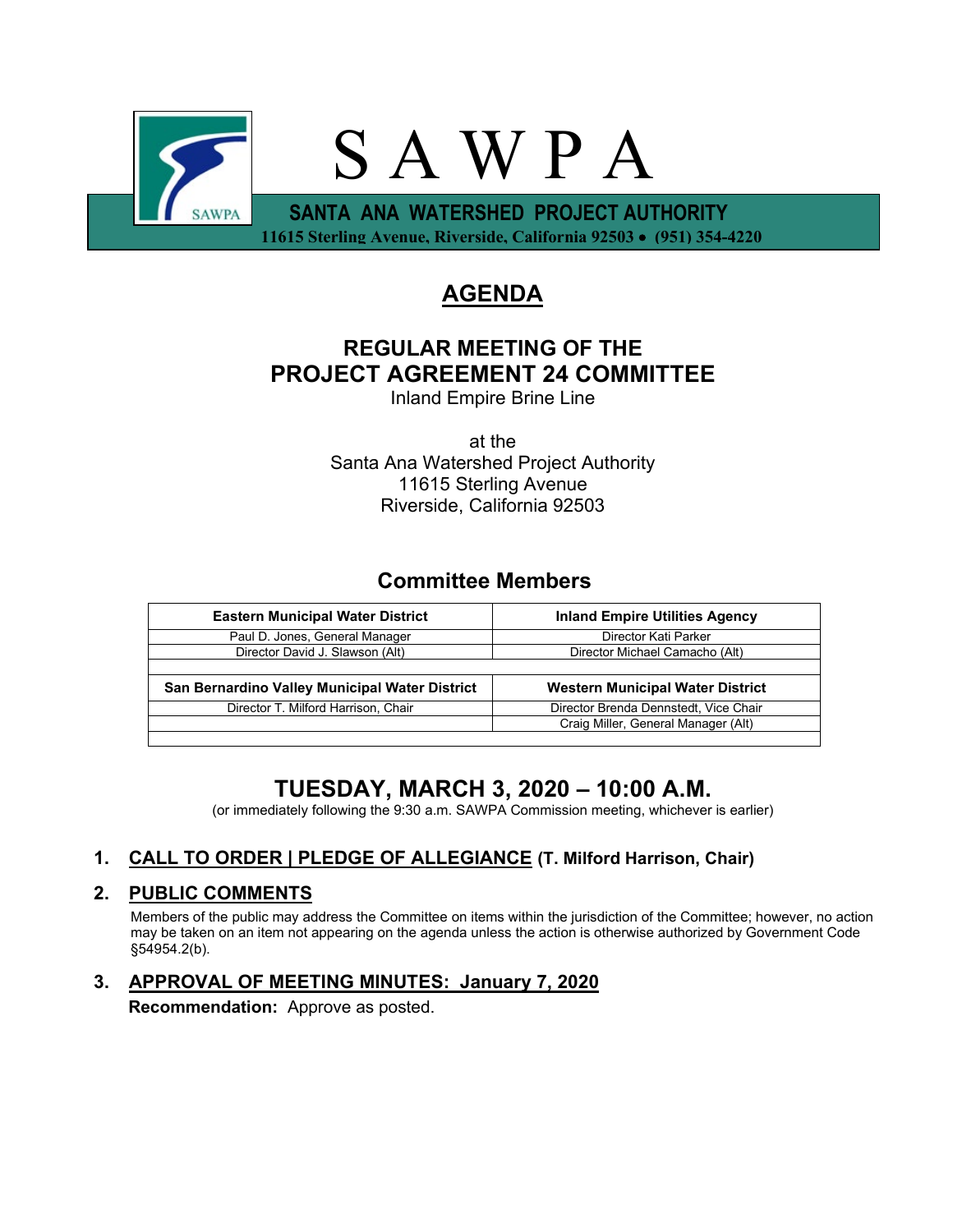PA 24 Committee Regular Meeting March 3, 2020 Page 2

## **4. COMMITTEE DISCUSSION/ACTION ITEMS**

- **A. BRINE LINE STATISTICS | JULY – DECEMBER 2019 (PA24#2020.4) Presenter:** Carlos Quintero **Recommendation:** Receive and file.
- **B. BRINE LINE ACTIVITIES (PA24#2020.5) Presenter:** David Ruhl **Recommendation:** Receive and file.

## **5. INFORMATIONAL REPORTS**

Recommendation: Receive for information.

**A. BRINE LINE FINANCIAL REPORT – NOVEMBER 2019 AND DECEMBER 2019 Presenter:** Karen Williams

## **6. REQUEST FOR FUTURE AGENDA ITEMS**

### **7. CLOSED SESSION**

There were no Closed Session items anticipated at the time of the posting of this agenda.

### **8. ADJOURNMENT**

#### **PLEASE NOTE:**

In compliance with the Americans with Disabilities Act, if you need special assistance to participate in this meeting, please contact the Clerk of the Board at (951) 354-4220. Notification at least 48 hours prior to the meeting will enable staff to make reasonable arrangements to ensure accessibility to this meeting.

Materials related to an item on this agenda submitted to the Committee after distribution of the agenda packet are available for public inspection during normal business hours at the SAWPA office, 11615 Sterling Avenue, Riverside, and available at [www.sawpa.org,](http://www.sawpa.org/) subject to staff's ability to post documents prior to the meeting.

#### **Declaration of Posting**

I, Kelly Berry, Clerk of the Board of the Santa Ana Watershed Project Authority declare that on February 25, 2020, a copy of this agenda has been uploaded to the SAWPA website at [www.sawpa.org](http://www.sawpa.org/) and posted at SAWPA's office, 11615 Sterling Avenue, Riverside, California.

 $\sqrt{s}$ 

\_\_\_\_\_\_\_\_\_\_\_\_\_\_\_\_\_\_\_\_\_\_\_\_\_\_\_\_\_\_\_\_\_\_\_\_\_\_\_ Kelly Berry, CMC